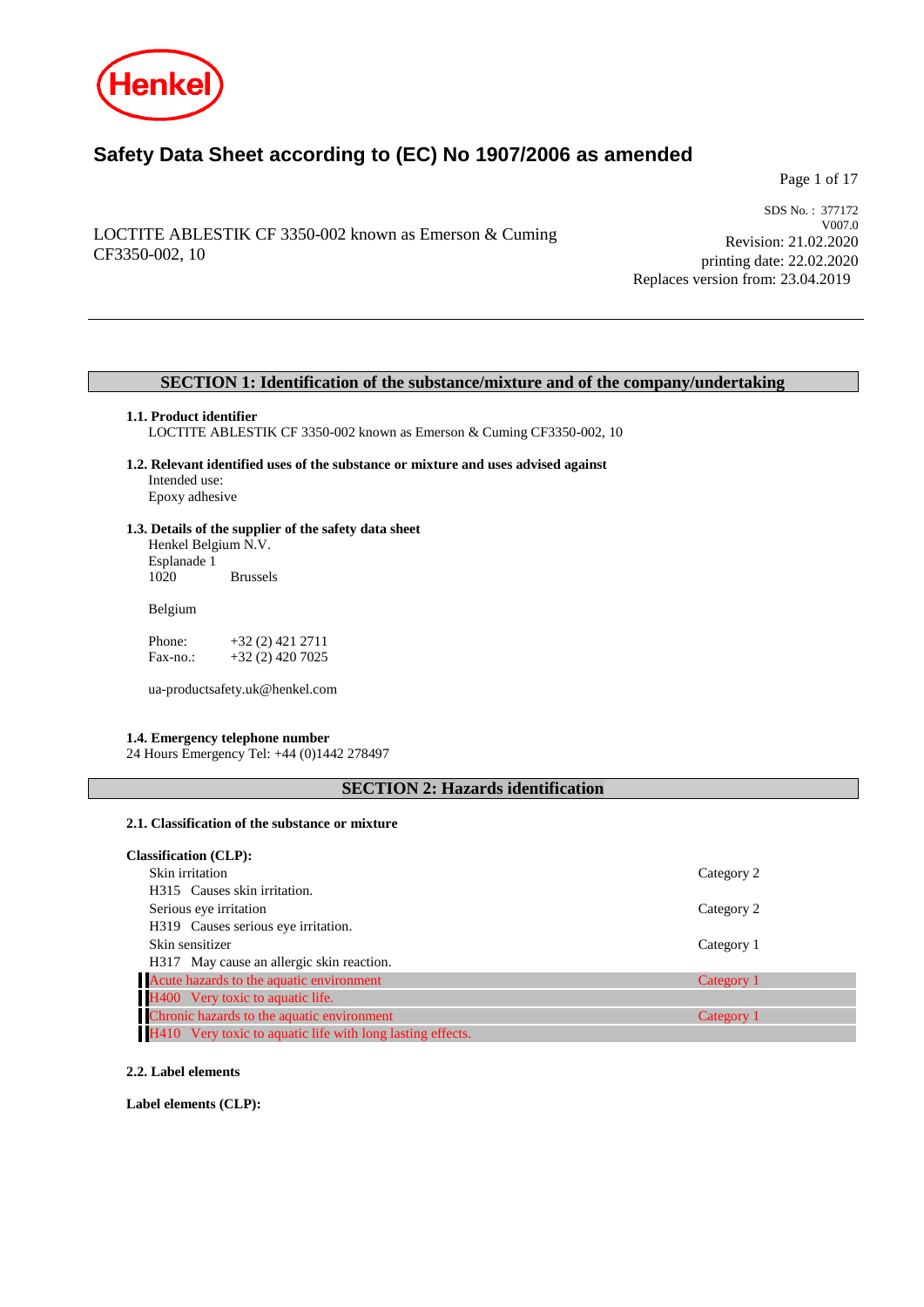| Hazard pictogram:                                    |                                                                                                                                                                                                                                                        |
|------------------------------------------------------|--------------------------------------------------------------------------------------------------------------------------------------------------------------------------------------------------------------------------------------------------------|
| Contains                                             | Butadiene, acrylonitrile polymer, carboxy-terminated, polymer with bisphenol A and<br>epichlorohydrin<br>CP Bisphenol A Diglycidylether<br>reaction product: bisphenol-A-(epichlorhydrin); epoxy resin (number average molecular<br>weight $\leq$ 700) |
| <b>Signal word:</b>                                  | Warning                                                                                                                                                                                                                                                |
| <b>Hazard statement:</b>                             | H315 Causes skin irritation.<br>H317 May cause an allergic skin reaction.<br>H319 Causes serious eye irritation.<br>H410 Very toxic to aquatic life with long lasting effects.                                                                         |
| <b>Precautionary statement:</b><br><b>Prevention</b> | P273 Avoid release to the environment.<br>P <sub>280</sub> Wear protective gloves.                                                                                                                                                                     |
| <b>Precautionary statement:</b><br><b>Response</b>   | P302+P352 IF ON SKIN: Wash with plenty of soap and water.<br>P333+P313 If skin irritation or rash occurs: Get medical advice/attention.<br>P337+P313 If eye irritation persists: Get medical advice/attention.                                         |

### **2.3. Other hazards**

None if used properly. Not fulfilling Persistent, Bioaccumulative and Toxic (PBT), very Persistent and very Bioaccumulative (vPvB) criteria.

**SECTION 3: Composition/information on ingredients**

#### **3.2. Mixtures**

**General chemical description:** Adhesive **Base substances of preparation:** Epoxy resin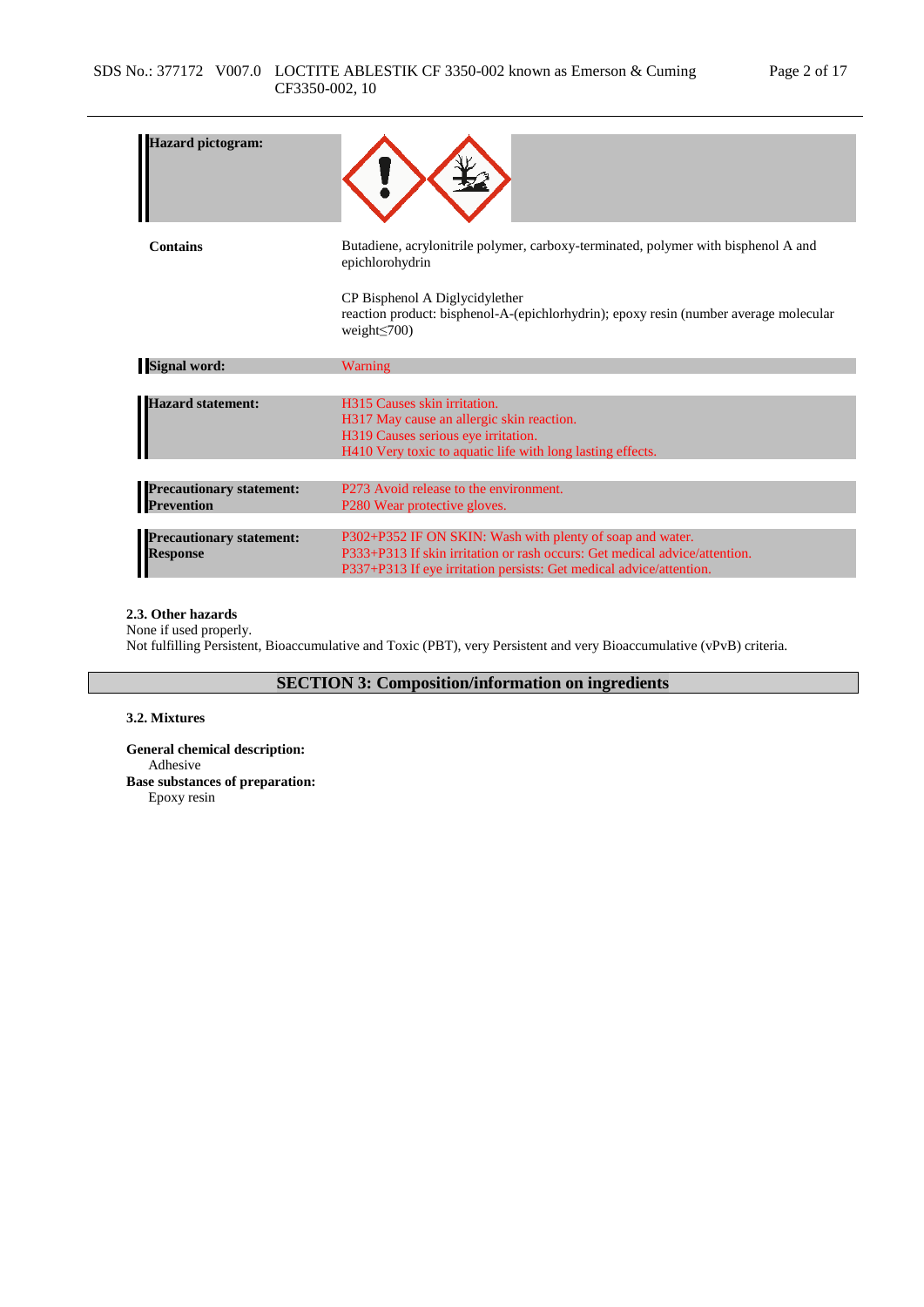| <b>Hazardous</b> components<br>CAS-No.                                                                                            | <b>EC Number</b><br><b>REACH-Reg No.</b> | content    | <b>Classification</b>                                                                                                    |
|-----------------------------------------------------------------------------------------------------------------------------------|------------------------------------------|------------|--------------------------------------------------------------------------------------------------------------------------|
| Silver $> = 99.9$ % Ag in powder<br>(>100nm<1mm)<br>7440-22-4                                                                     | $231 - 131 - 3$<br>01-2119555669-21      | 50 - 100 % | Aquatic Acute 1<br>H400<br>Aquatic Chronic 1<br>H410<br>M factor (Acute Aquat Tox): 10 M factor<br>(Chron Aquat Tox): 10 |
| Butadiene, acrylonitrile polymer, carboxy-<br>terminated, polymer with bisphenol A and<br>epichlorohydrin<br>68610-41-3           |                                          | $5 < 10\%$ | Skin Irrit. 2<br>H315<br>Eye Irrit. 2<br>H319<br>Skin Sens. 1<br>H317<br>Aquatic Chronic 2<br>H411                       |
| CP Bisphenol A Diglycidylether<br>25036-25-3                                                                                      |                                          | $5 < 10\%$ | Eye Irrit. 2<br>H319<br>Skin Irrit. 2<br>H315<br>Skin Sens. 1<br>H317<br>Aquatic Chronic 2<br>H411                       |
| reaction product: bisphenol-A-<br>(epichlorhydrin); epoxy resin (number<br>average molecular weight <a>&gt;</a> 00)<br>25068-38-6 | 01-2119456619-26                         | $1 - 3\%$  | Skin Irrit. 2<br>H315<br>Skin Sens. 1<br>H317<br>Eye Irrit. 2<br>H319<br>Aquatic Chronic 2<br>H411                       |

#### **Declaration of the ingredients according to CLP (EC) No 1272/2008:**

**For full text of the H - statements and other abbreviations see section 16 "Other information". Substances without classification may have community workplace exposure limits available.**

# **SECTION 4: First aid measures**

### **4.1. Description of first aid measures**

Inhalation:

Should not be a problem as product is of low volatility. However, if feeling unwell remove patient to fresh air.

Skin contact: Rinse with running water and soap. Obtain medical attention if irritation persists.

Eye contact:

Rinse immediately with plenty of running water (for 10 minutes), seek medical attention from a specialist.

Ingestion: Rinse mouth, drink 1-2 glasses of water, do not induce vomiting, consult a doctor.

#### **4.2. Most important symptoms and effects, both acute and delayed**

SKIN: Rash, Urticaria.

SKIN: Redness, inflammation.

EYE: Irritation, conjunctivitis.

Prolonged or repeated skin contact with silver and its salts may cause a blue-gray discoloration of the skin and mucous membranes that is irreversible (Argyria).

**4.3. Indication of any immediate medical attention and special treatment needed** See section: Description of first aid measures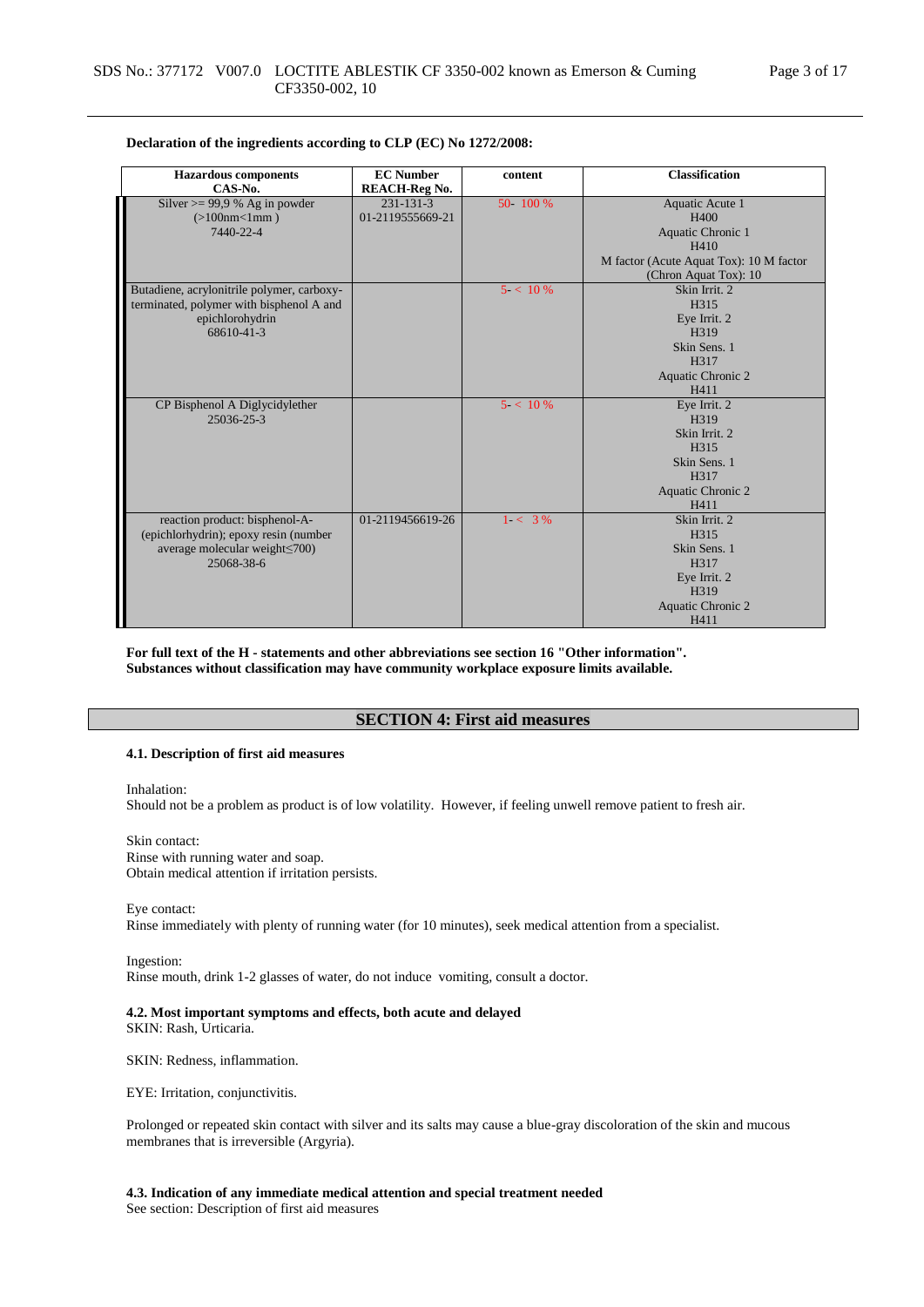# **SECTION 5: Firefighting measures**

#### **5.1. Extinguishing media**

**Suitable extinguishing media:** water, carbon dioxide, foam, powder

#### **Extinguishing media which must not be used for safety reasons:**

High pressure waterjet

#### **5.2. Special hazards arising from the substance or mixture**

In the event of a fire, carbon monoxide (CO), carbon dioxide (CO2) and nitrogen oxides (NOx) can be released. Toxic and irritating vapors.

#### **5.3. Advice for firefighters**

Wear self-contained breathing apparatus and full protective clothing, such as turn-out gear.

#### **Additional information:**

In case of fire, keep containers cool with water spray.

#### **SECTION 6: Accidental release measures**

**6.1. Personal precautions, protective equipment and emergency procedures** Avoid contact with skin and eyes. Wear protective equipment. Ensure adequate ventilation.

#### **6.2. Environmental precautions**

Do not empty into drains / surface water / ground water.

#### **6.3. Methods and material for containment and cleaning up**

Scrape up as much material as possible. Sweep up spilled material. Avoid creating dust. Store in a partly filled, closed container until disposal. Dispose of contaminated material as waste according to Section 13.

#### **6.4. Reference to other sections**

See advice in section 8

## **SECTION 7: Handling and storage**

#### **7.1. Precautions for safe handling**

Avoid skin and eye contact. See advice in section 8

Hygiene measures:

Good industrial hygiene practices should be observed. Wash hands before work breaks and after finishing work. Do not eat, drink or smoke while working.

# **7.2. Conditions for safe storage, including any incompatibilities**

Ensure good ventilation/extraction.

Keep container tightly sealed. Refer to Technical Data Sheet

**7.3. Specific end use(s)** Epoxy adhesive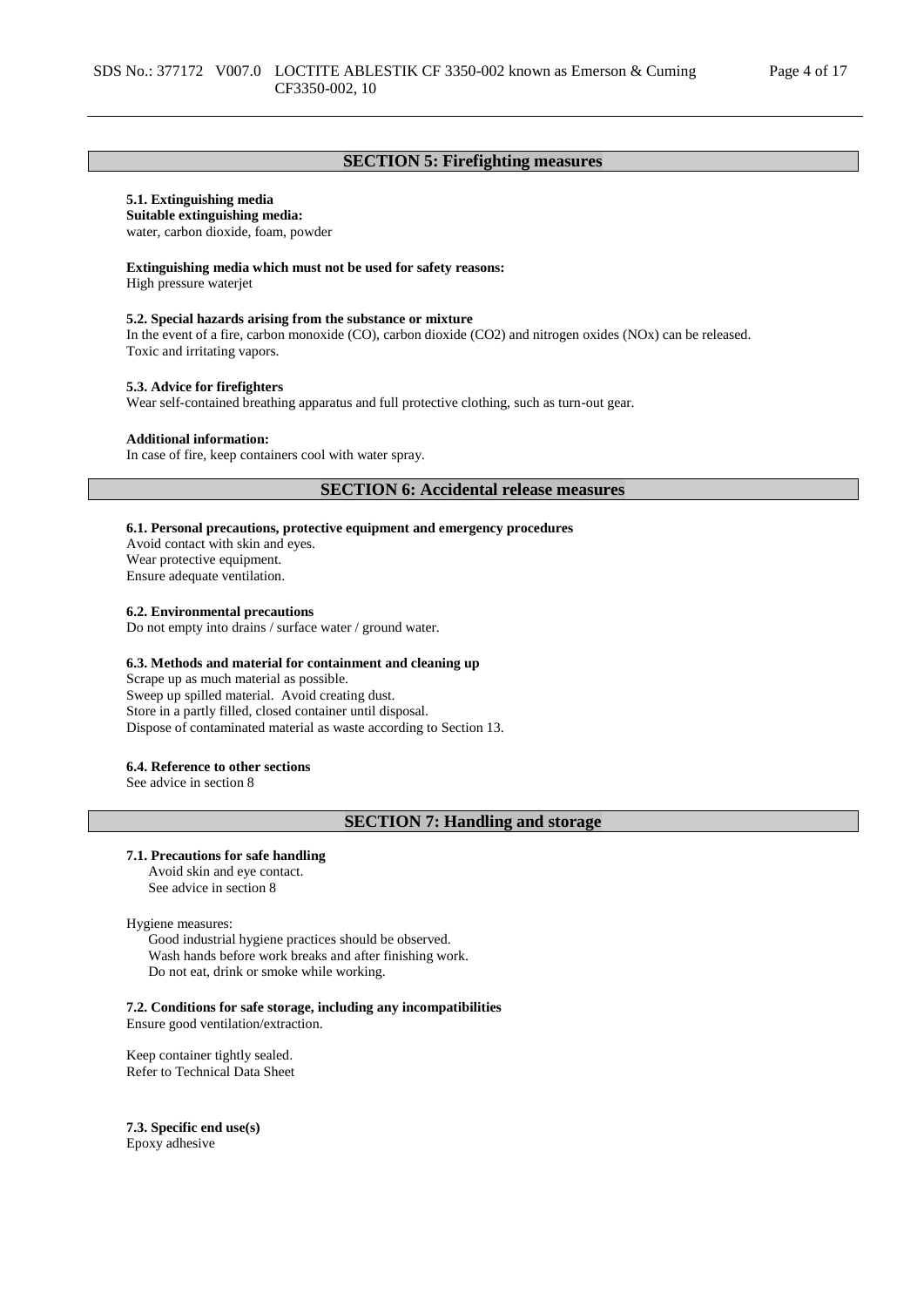# **SECTION 8: Exposure controls/personal protection**

# **8.1. Control parameters**

# **Occupational Exposure Limits**

Valid for

Great Britain

| <b>Ingredient [Regulated substance]</b>    | ppm | mg/m <sup>3</sup> | <b>Value type</b>               | <b>Short term exposure limit</b><br>category / Remarks | <b>Regulatory list</b> |
|--------------------------------------------|-----|-------------------|---------------------------------|--------------------------------------------------------|------------------------|
| Silver<br>7440-22-4<br>[SILVER (METALLIC)] |     | 0,1               | Time Weighted Average<br>(TWA): |                                                        | EH40 WEL               |
| Silver<br>7440-22-4<br>[SILVER, METALLIC]  |     | 0,1               | Time Weighted Average<br>(TWA): | Indicative                                             | <b>ECTLV</b>           |

# **Occupational Exposure Limits**

Valid for Ireland

| <b>Ingredient [Regulated substance]</b>    | ppm | me/m <sup>3</sup> | Value type                      | <b>Short term exposure limit</b><br>category / Remarks | <b>Regulatory list</b> |
|--------------------------------------------|-----|-------------------|---------------------------------|--------------------------------------------------------|------------------------|
| Silver<br>7440-22-4<br>[SILVER (METALLIC)] |     | 0,1               | Time Weighted Average<br>(TWA): | Indicative OELV                                        | IR OEL                 |
| Silver<br>7440-22-4<br>[SILVER, METALLIC]  |     | 0,1               | Time Weighted Average<br>(TWA): | Indicative                                             | <b>ECTLV</b>           |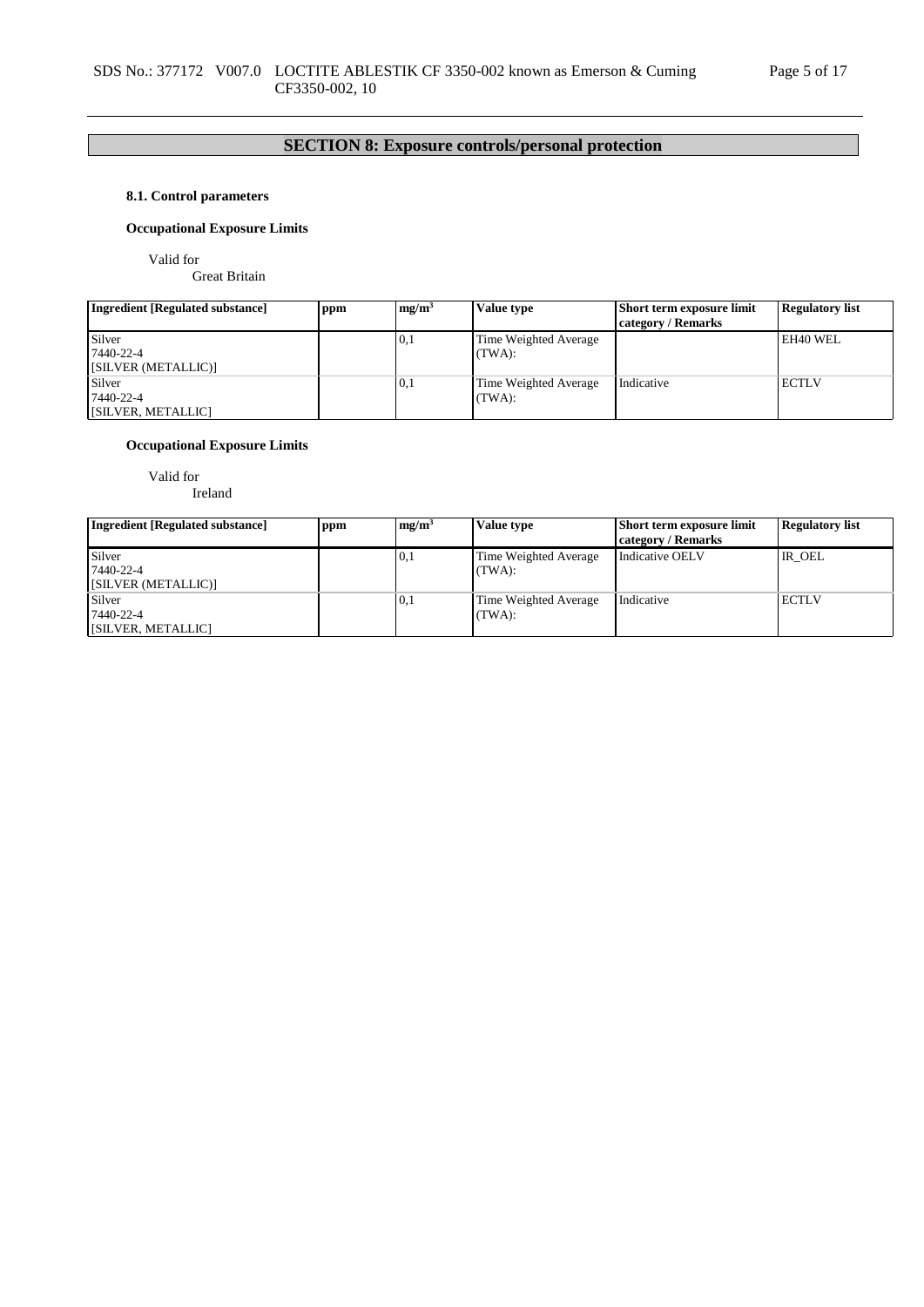# **Predicted No-Effect Concentration (PNEC):**

| Name on list                                           | <b>Environmental Exposure</b><br>Compartment | period | <b>Value</b>         |     |                    |        | <b>Remarks</b>       |
|--------------------------------------------------------|----------------------------------------------|--------|----------------------|-----|--------------------|--------|----------------------|
|                                                        |                                              |        | mg/l                 | ppm | mg/kg              | others |                      |
| Silver $>= 99.9 %$ Ag as powder                        | aqua                                         |        | 0,00004              |     |                    |        |                      |
| $(>100nm<1mm)$ classified for environment<br>7440-22-4 | (freshwater)                                 |        | mg/1                 |     |                    |        |                      |
| Silver $>= 99.9 %$ Ag as powder                        | aqua (marine                                 |        | 0,00086              |     |                    |        |                      |
| (>100nm<1mm) classified for environment<br>7440-22-4   | water)                                       |        | mg/1                 |     |                    |        |                      |
| Silver $>= 99.9 %$ Ag as powder                        | sewage                                       |        | $0,025 \text{ mg}/1$ |     |                    |        |                      |
| (>100nm<1mm) classified for environment<br>7440-22-4   | treatment plant<br>(STP)                     |        |                      |     |                    |        |                      |
| Silver $>= 99.9 %$ Ag as powder                        | sediment                                     |        |                      |     | 438.13             |        |                      |
| (>100nm<1mm) classified for environment<br>7440-22-4   | (freshwater)                                 |        |                      |     | mg/kg              |        |                      |
| Silver $>= 99.9 %$ Ag as powder                        | sediment                                     |        |                      |     | 438,13             |        |                      |
| (>100nm<1mm) classified for environment<br>7440-22-4   | (marine water)                               |        |                      |     | mg/kg              |        |                      |
| Silver $>= 99.9 %$ Ag as powder                        | Air                                          |        |                      |     |                    |        | no hazard identified |
| (>100nm<1mm) classified for environment<br>7440-22-4   |                                              |        |                      |     |                    |        |                      |
| Silver $>= 99.9 %$ Ag as powder                        | Soil                                         |        |                      |     | $1,41$ mg/kg       |        |                      |
| (>100nm<1mm) classified for environment<br>7440-22-4   |                                              |        |                      |     |                    |        |                      |
| reaction product: bisphenol-A-                         | aqua                                         |        | $0,006$ mg/l         |     |                    |        |                      |
| (epichlorhydrin)<br>25068-38-6                         | (freshwater)                                 |        |                      |     |                    |        |                      |
| reaction product: bisphenol-A-                         | aqua (marine                                 |        | $0,001$ mg/l         |     |                    |        |                      |
| (epichlorhydrin)<br>25068-38-6                         | water)                                       |        |                      |     |                    |        |                      |
| reaction product: bisphenol-A-                         | sewage                                       |        | $10 \text{ mg}/l$    |     |                    |        |                      |
| (epichlorhydrin)<br>25068-38-6                         | treatment plant<br>(STP)                     |        |                      |     |                    |        |                      |
| reaction product: bisphenol-A-                         | sediment                                     |        |                      |     | 0.341              |        |                      |
| (epichlorhydrin)<br>25068-38-6                         | (freshwater)                                 |        |                      |     | mg/kg              |        |                      |
| reaction product: bisphenol-A-                         | sediment                                     |        |                      |     | 0.034              |        |                      |
| (epichlorhydrin)<br>25068-38-6                         | (marine water)                               |        |                      |     | mg/kg              |        |                      |
| reaction product: bisphenol-A-                         | Soil                                         |        |                      |     | 0.065              |        |                      |
| (epichlorhydrin)<br>25068-38-6                         |                                              |        |                      |     | mg/kg              |        |                      |
| reaction product: bisphenol-A-                         | oral                                         |        |                      |     | $11 \text{ mg/kg}$ |        |                      |
| (epichlorhydrin)<br>25068-38-6                         |                                              |        |                      |     |                    |        |                      |
| reaction product: bisphenol-A-                         | aqua                                         |        | $0,018$ mg/l         |     |                    |        |                      |
| (epichlorhydrin)                                       | <i>(intermittent)</i>                        |        |                      |     |                    |        |                      |
| 25068-38-6                                             | releases)                                    |        |                      |     |                    |        |                      |
| reaction product: bisphenol-A-<br>(epichlorhydrin)     | marine water -<br>intermittent               |        | $0,002$ mg/l         |     |                    |        |                      |
| 25068-38-6                                             |                                              |        |                      |     |                    |        |                      |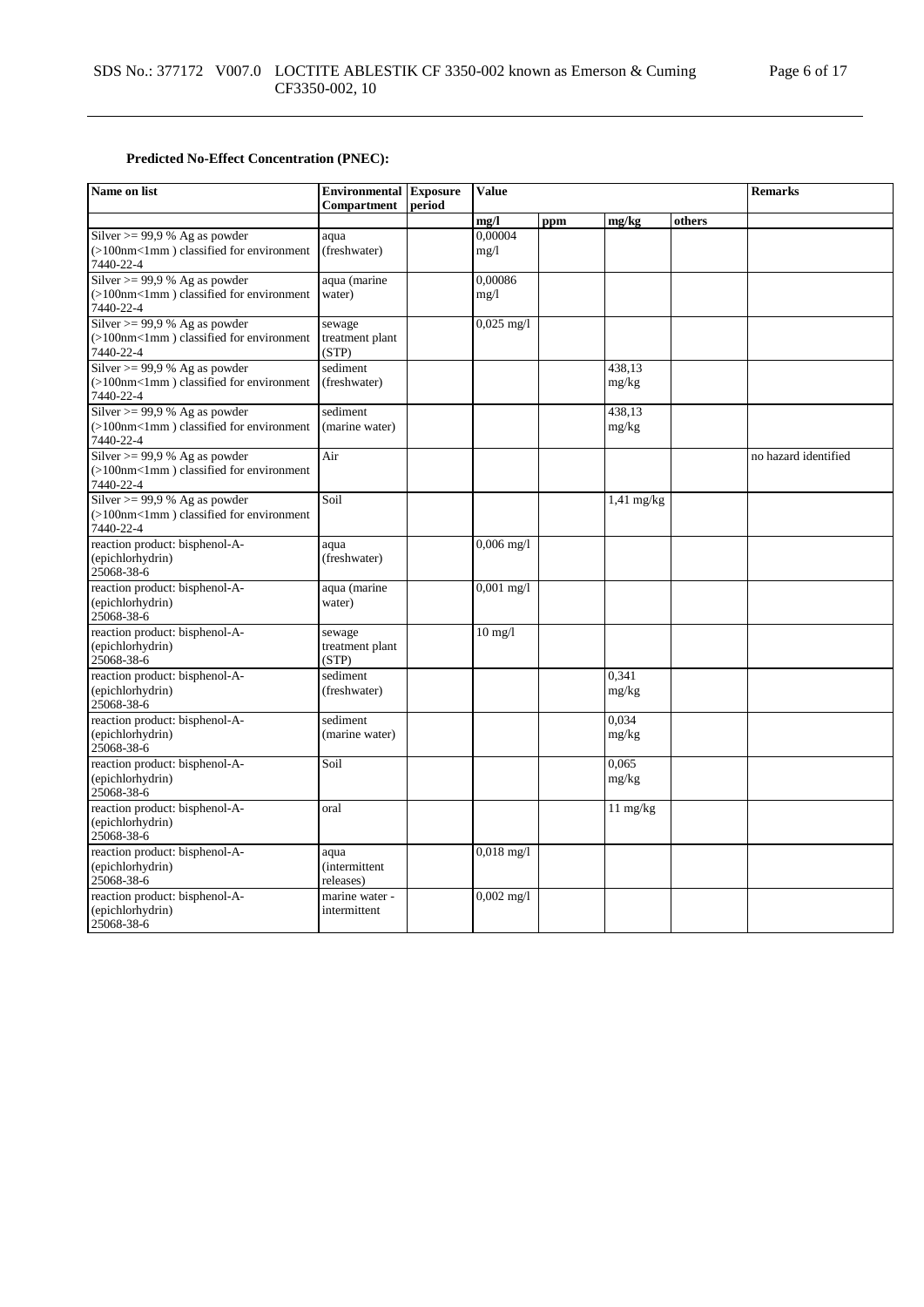## **Derived No-Effect Level (DNEL):**

| Name on list                                                                              | <b>Application</b>    | Route of                      | <b>Health Effect</b>                               | <b>Exposure</b><br><b>Time</b> | <b>Value</b>            | <b>Remarks</b>       |
|-------------------------------------------------------------------------------------------|-----------------------|-------------------------------|----------------------------------------------------|--------------------------------|-------------------------|----------------------|
| Silver $>= 99.9 %$ Ag as powder<br>(>100nm<1mm) classified for environment                | Area<br>Workers       | <b>Exposure</b><br>inhalation | Long term<br>exposure -                            |                                | $0,1$ mg/m $3$          | no hazard identified |
| 7440-22-4                                                                                 |                       |                               | systemic effects                                   |                                |                         |                      |
| Silver >= $99.9%$ Ag as powder<br>(>100nm<1mm) classified for environment<br>7440-22-4    | General<br>population | inhalation                    | Long term<br>exposure -<br>systemic effects        |                                | $0,04 \text{ mg/m}$ 3   | no hazard identified |
| Silver $>= 99.9 %$ Ag as powder<br>$(>100nm<1mm)$ classified for environment<br>7440-22-4 | General<br>population | oral                          | Long term<br>exposure -<br>systemic effects        |                                | $1,2$ mg/kg             | no hazard identified |
| reaction product: bisphenol-A-<br>(epichlorhydrin)<br>25068-38-6                          | Workers               | dermal                        | Acute/short term<br>exposure -<br>systemic effects |                                | $8,33$ mg/kg            |                      |
| reaction product: bisphenol-A-<br>(epichlorhydrin)<br>25068-38-6                          | Workers               | Inhalation                    | Acute/short term<br>exposure -<br>systemic effects |                                | $12,25 \text{ mg/m}$ 3  |                      |
| reaction product: bisphenol-A-<br>(epichlorhydrin)<br>25068-38-6                          | Workers               | dermal                        | Long term<br>exposure -<br>systemic effects        |                                | $8,33$ mg/kg            |                      |
| reaction product: bisphenol-A-<br>(epichlorhydrin)<br>25068-38-6                          | Workers               | Inhalation                    | Long term<br>exposure -<br>systemic effects        |                                | 12,25 mg/m3             |                      |
| reaction product: bisphenol-A-<br>(epichlorhydrin)<br>25068-38-6                          | General<br>population | dermal                        | Acute/short term<br>exposure -<br>systemic effects |                                | $3,571$ mg/kg           |                      |
| reaction product: bisphenol-A-<br>(epichlorhydrin)<br>25068-38-6                          | General<br>population | dermal                        | Long term<br>exposure -<br>systemic effects        |                                | $\frac{3,571}{2}$ mg/kg |                      |
| reaction product: bisphenol-A-<br>(epichlorhydrin)<br>25068-38-6                          | General<br>population | oral                          | Acute/short term<br>exposure -<br>systemic effects |                                | $0,75$ mg/kg            |                      |
| reaction product: bisphenol-A-<br>(epichlorhydrin)<br>25068-38-6                          | General<br>population | oral                          | Long term<br>exposure -<br>systemic effects        |                                | $0.75$ mg/kg            |                      |
| reaction product: bisphenol-A-<br>(epichlorhydrin)<br>25068-38-6                          | General<br>population | inhalation                    | Acute/short term<br>exposure -<br>systemic effects |                                | $0,75$ mg/m $3$         |                      |
| reaction product: bisphenol-A-<br>(epichlorhydrin)<br>25068-38-6                          | General<br>population | inhalation                    | Long term<br>exposure -<br>systemic effects        |                                | $0,75 \text{ mg/m}$ 3   |                      |

## **Biological Exposure Indices:**

None

## **8.2. Exposure controls:**

Engineering controls: Ensure good ventilation/extraction.

Respiratory protection: Ensure adequate ventilation. An approved mask or respirator fitted with an organic vapour cartridge should be worn if the product is used in a poorly ventilated area Filter type: A (EN 14387)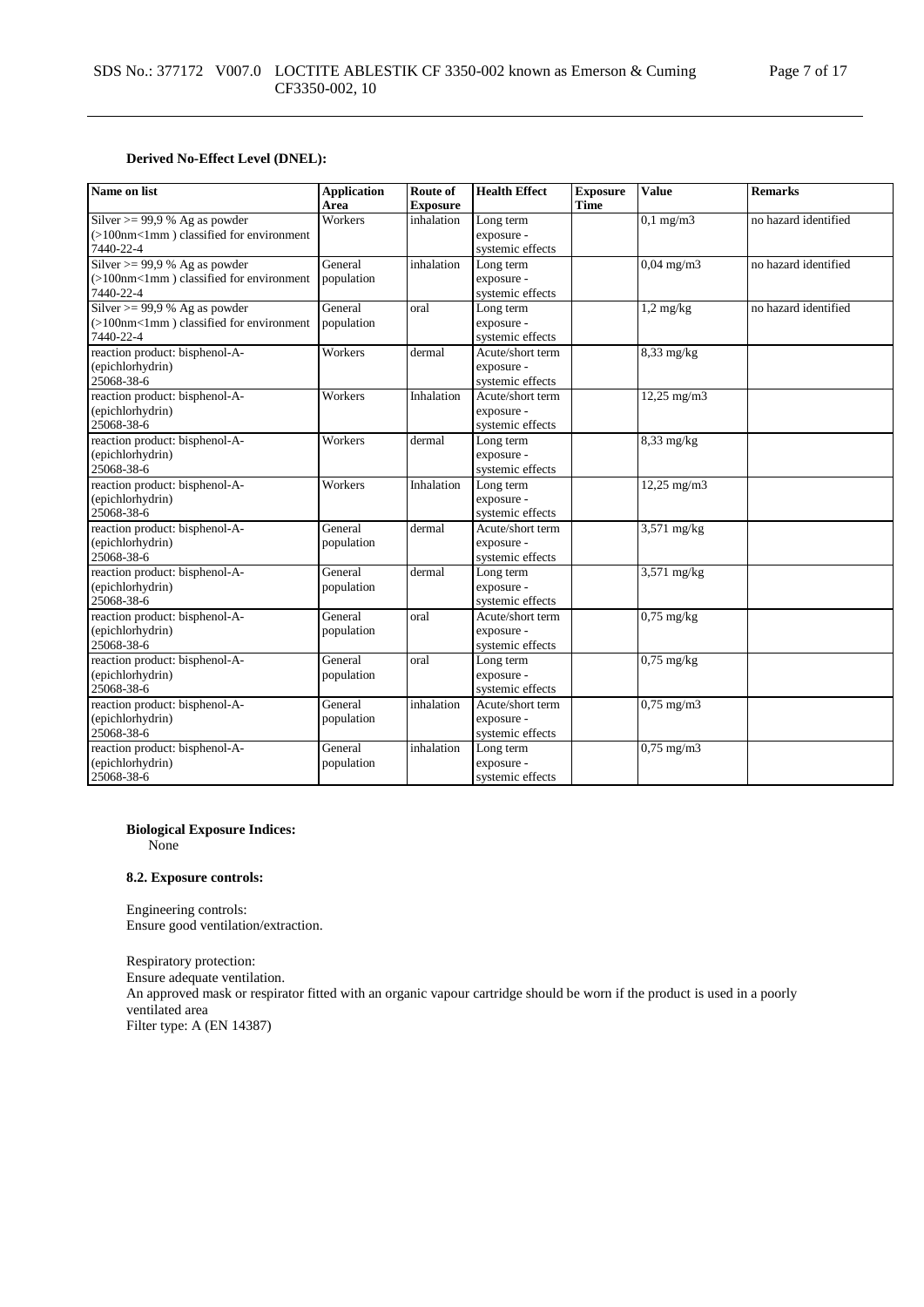#### Hand protection:

Chemical-resistant protective gloves (EN 374).

Suitable materials for short-term contact or splashes (recommended: at least protection index 2, corresponding to > 30 minutes permeation time as per EN 374):

nitrile rubber (NBR; >= 0.4 mm thickness)

Suitable materials for longer, direct contact (recommended: protection index 6, corresponding to > 480 minutes permeation time as per EN 374):

nitrile rubber (NBR; >= 0.4 mm thickness)

This information is based on literature references and on information provided by glove manufacturers, or is derived by analogy with similar substances. Please note that in practice the working life of chemical-resistant protective gloves may be considerably shorter than the permeation time determined in accordance with EN 374 as a result of the many influencing factors (e.g. temperature). If signs of wear and tear are noticed then the gloves should be replaced.

Eye protection:

Safety glasses with sideshields or chemical safety goggles should be worn if there is a risk of splashing. Protective eye equipment should conform to EN166.

Skin protection:

Wear suitable protective clothing. Protective clothing should conform to EN 14605 for liquid splashes or to EN 13982 for dusts.

Advices to personal protection equipment:

The information provided on personal protective equipment is for guidance purposes only. A full risk assessment should be conducted prior to using this product to determine the appropriate personal protective equipment to suit local conditions. Personal protective equipment should conform to the relevant EN standard.

## **SECTION 9: Physical and chemical properties**

#### **9.1. Information on basic physical and chemical properties**

| Appearance                                   | Film                                                     |
|----------------------------------------------|----------------------------------------------------------|
|                                              | grey                                                     |
| Odor                                         | mild                                                     |
| Odour threshold                              | No data available / Not applicable                       |
| pH                                           | Not available.                                           |
| Melting point                                | No data available / Not applicable                       |
| Solidification temperature                   | No data available / Not applicable                       |
| Initial boiling point<br>Flash point         | No data available / Not applicable<br>>100 °C (> 212 °F) |
| <b>Evaporation</b> rate                      | No data available / Not applicable                       |
| Flammability                                 | No data available / Not applicable                       |
| <b>Explosive limits</b>                      | No data available / Not applicable                       |
| Vapour pressure                              | Not available.                                           |
| Relative vapour density:                     | No data available / Not applicable                       |
| Density                                      | $3.9$ g/cm $3$                                           |
| $\bigcirc$                                   |                                                          |
| <b>Bulk</b> density                          | No data available / Not applicable                       |
| Solubility                                   | No data available / Not applicable                       |
| Solubility (qualitative)<br>(Solvent: Water) | Insoluble                                                |
| Partition coefficient: n-octanol/water       | No data available / Not applicable                       |
| Auto-ignition temperature                    | No data available / Not applicable                       |
| Decomposition temperature                    | No data available / Not applicable                       |
| Viscosity                                    | No data available / Not applicable                       |
| Viscosity (kinematic)                        | No data available / Not applicable                       |
| <b>Explosive properties</b>                  | No data available / Not applicable                       |
| Oxidising properties                         | No data available / Not applicable                       |
|                                              |                                                          |

#### **9.2. Other information**

No data available / Not applicable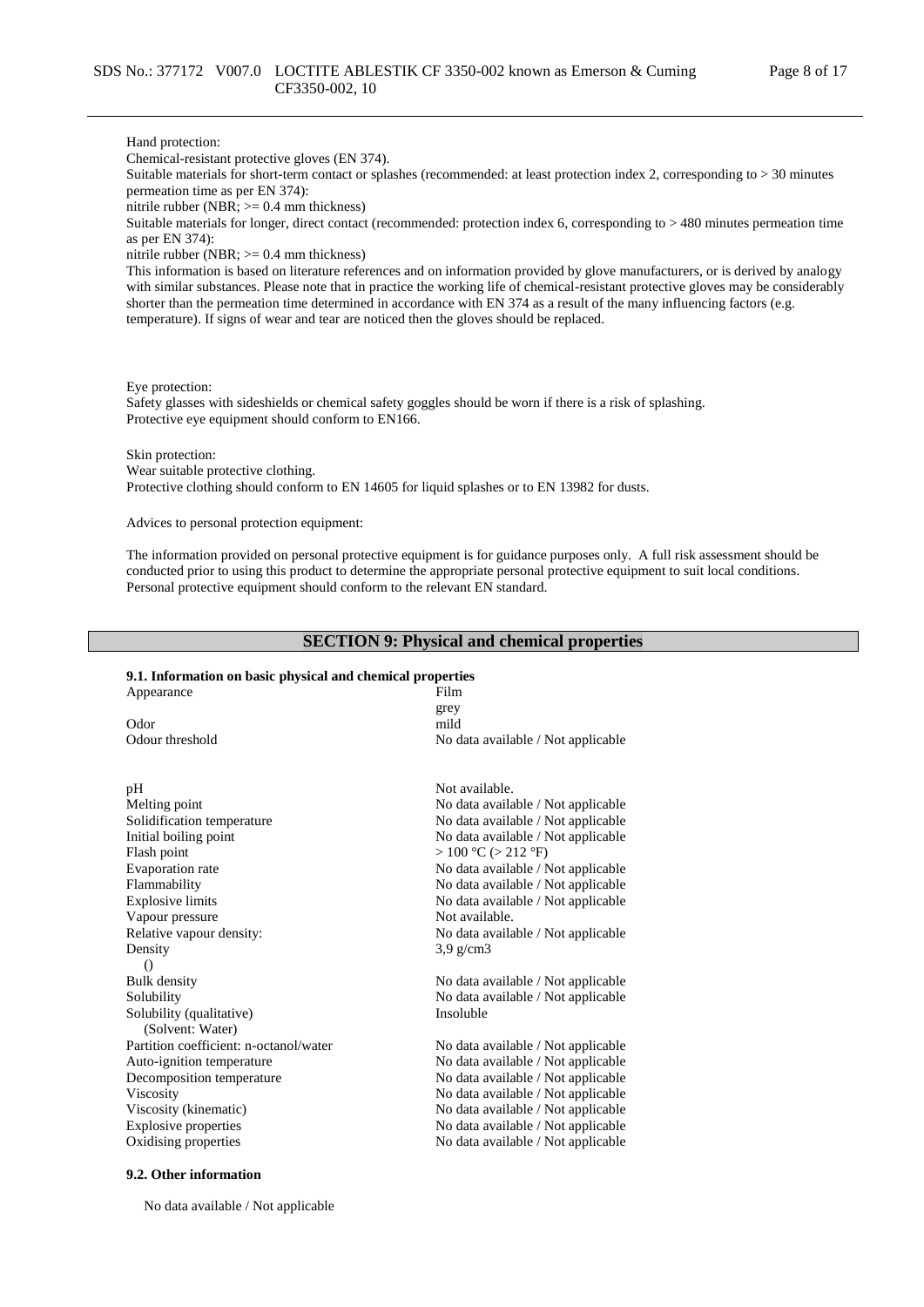# **SECTION 10: Stability and reactivity**

#### **10.1. Reactivity**

Reacts with alcohols and amines. Reacts with oxidants, acids and lyes Reaction with some curing agents may produce an exothermic reaction which in large masses could cause runaway polymerization.

#### **10.2. Chemical stability**

Stable under recommended storage conditions.

# **10.3. Possibility of hazardous reactions**

See section reactivity

## **10.4. Conditions to avoid**

No decomposition if stored and applied as directed.

#### **10.5. Incompatible materials**

See section reactivity.

#### **10.6. Hazardous decomposition products**

Hydrocarbons carbon oxides. nitrogen oxides Rapid polymerisation may generate excessive heat and pressure.

# **SECTION 11: Toxicological information**

#### **11.1. Information on toxicological effects**

#### **Acute oral toxicity:**

The mixture is classified based on calculation method referring to the classified substances present in the mixture.

| <b>Hazardous substances</b>  | Value | <b>Value</b>    | <b>Species</b> | <b>Method</b>                                   |
|------------------------------|-------|-----------------|----------------|-------------------------------------------------|
| CAS-No.                      | type  |                 |                |                                                 |
| Silver $> = 99.9$ % Ag in    | LD50  | $>$ 2.000 mg/kg | rat            | <b>OECD</b> Guideline 401 (Acute Oral Toxicity) |
| powder $(>100nm<1mm)$        |       |                 |                |                                                 |
| 7440-22-4                    |       |                 |                |                                                 |
| Butadiene, acrylonitrile     | LD50  | $>$ 2.000 mg/kg | rat            | not specified                                   |
| polymer, carboxy-            |       |                 |                |                                                 |
| terminated, polymer with     |       |                 |                |                                                 |
| bisphenol A and              |       |                 |                |                                                 |
| epichlorohydrin              |       |                 |                |                                                 |
| 68610-41-3                   |       |                 |                |                                                 |
| CP Bisphenol A               | LD50  | $>$ 2.000 mg/kg | rat            | not specified                                   |
| Diglycidylether              |       |                 |                |                                                 |
| 25036-25-3                   |       |                 |                |                                                 |
| reaction product:            | LD50  | $>$ 2.000 mg/kg | rat            | <b>OECD</b> Guideline 420 (Acute Oral Toxicity) |
| bisphenol-A-                 |       |                 |                |                                                 |
| (epichlorhydrin); epoxy      |       |                 |                |                                                 |
| resin (number average        |       |                 |                |                                                 |
| molecular weight $\leq$ 700) |       |                 |                |                                                 |
| 25068-38-6                   |       |                 |                |                                                 |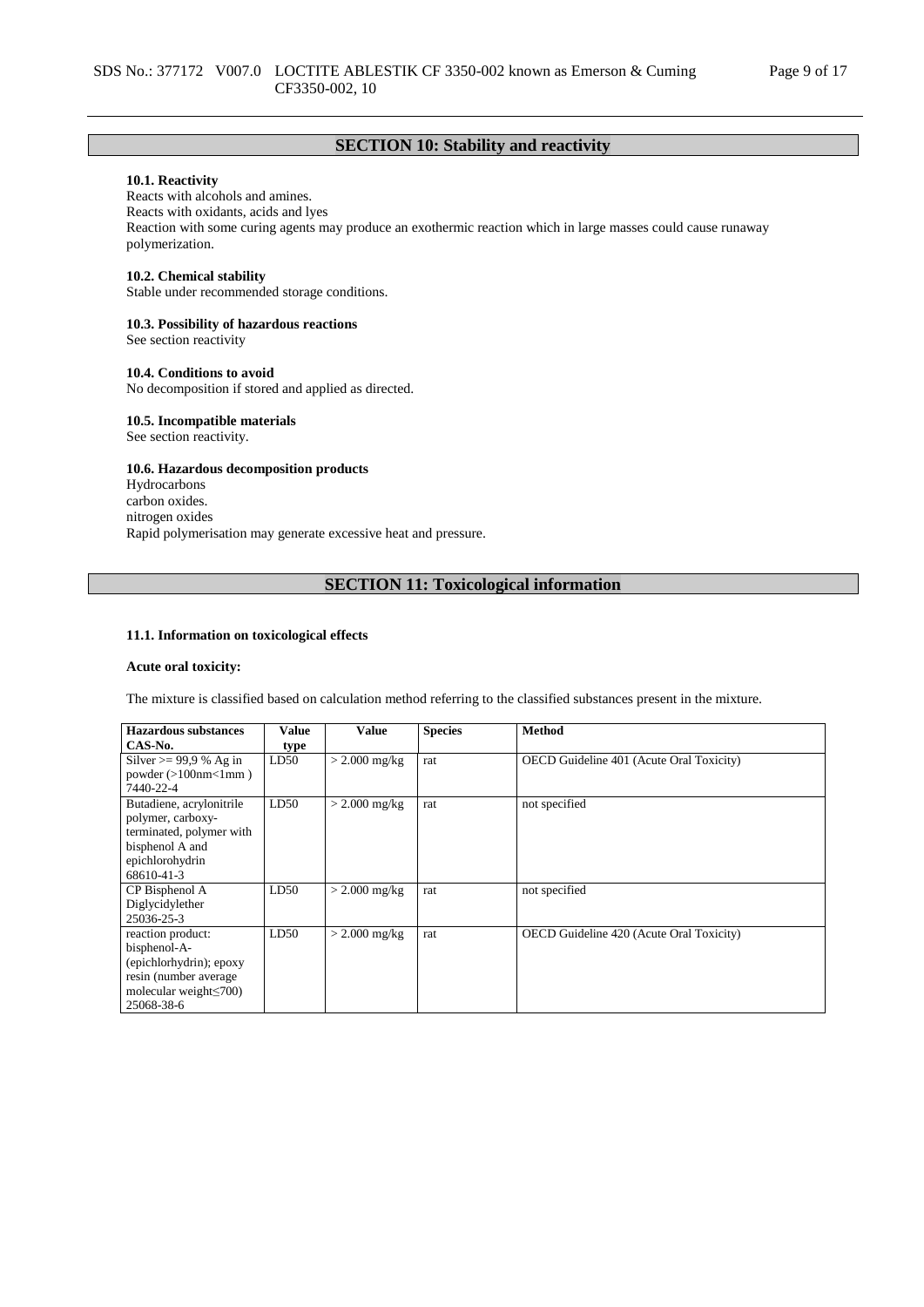#### **Acute dermal toxicity:**

Prolonged or repeated skin contact with silver and its salts may cause a blue-gray discoloration of the skin and mucous membranes that is irreversible (Argyria).

| Hazardous substances          | Value | <b>Value</b>    | <b>Species</b> | <b>Method</b>                                     |
|-------------------------------|-------|-----------------|----------------|---------------------------------------------------|
| CAS-No.                       | type  |                 |                |                                                   |
| Silver $\ge$ 99.9 % Ag in     | LD50  | $>$ 2.000 mg/kg | rat            | OECD Guideline 402 (Acute Dermal Toxicity)        |
| powder $(>100nm<1mm)$         |       |                 |                |                                                   |
| 7440-22-4                     |       |                 |                |                                                   |
| Butadiene, acrylonitrile      | LD50  | $>$ 2.000 mg/kg | rabbit         | not specified                                     |
| polymer, carboxy-             |       |                 |                |                                                   |
| terminated, polymer with      |       |                 |                |                                                   |
| bisphenol A and               |       |                 |                |                                                   |
| epichlorohydrin               |       |                 |                |                                                   |
| 68610-41-3                    |       |                 |                |                                                   |
| CP Bisphenol A                | LD50  | $>$ 2.000 mg/kg | rabbit         | not specified                                     |
| Diglycidylether               |       |                 |                |                                                   |
| 25036-25-3                    |       |                 |                |                                                   |
| reaction product:             | LD50  | $>$ 2.000 mg/kg | rat            | <b>OECD</b> Guideline 402 (Acute Dermal Toxicity) |
| bisphenol-A-                  |       |                 |                |                                                   |
| (epichlorhydrin); epoxy       |       |                 |                |                                                   |
| resin (number average         |       |                 |                |                                                   |
| molecular weight $\leq 700$ ) |       |                 |                |                                                   |
| 25068-38-6                    |       |                 |                |                                                   |

#### **Acute inhalative toxicity:**

No data available.

#### **Skin corrosion/irritation:**

The mixture is classified based on calculation method referring to the classified substances present in the mixture.

| <b>Hazardous substances</b><br>CAS-No.                                                                                               | Result                   | <b>Exposure</b><br>time | <b>Species</b> | <b>Method</b>      |
|--------------------------------------------------------------------------------------------------------------------------------------|--------------------------|-------------------------|----------------|--------------------|
| reaction product:<br>bisphenol-A-<br>(epichlorhydrin); epoxy<br>resin (number average<br>molecular weight $\leq 700$ )<br>25068-38-6 | moderately<br>irritating | 24 h                    | rabbit         | <b>Draize Test</b> |

#### **Serious eye damage/irritation:**

The mixture is classified based on calculation method referring to the classified substances present in the mixture.

| <b>Hazardous substances</b><br>CAS-No.                                                                                                | <b>Result</b>  | <b>Exposure</b><br>time | <b>Species</b> | Method                                                       |
|---------------------------------------------------------------------------------------------------------------------------------------|----------------|-------------------------|----------------|--------------------------------------------------------------|
| reaction product:<br>bisphenol-A-<br>(epichlorhydrin); epoxy<br>resin (number average)<br>molecular weight $\leq 700$ )<br>25068-38-6 | not irritating |                         | rabbit         | <b>OECD</b> Guideline 405 (Acute Eye Irritation / Corrosion) |

#### **Respiratory or skin sensitization:**

The mixture is classified based on threshold limits referring to the classified substances present in the mixture.

| <b>Hazardous substances</b><br>CAS-No.                                                                                               | <b>Result</b> | <b>Test type</b>                      | <b>Species</b> | Method                                                             |
|--------------------------------------------------------------------------------------------------------------------------------------|---------------|---------------------------------------|----------------|--------------------------------------------------------------------|
| reaction product:<br>bisphenol-A-<br>(epichlorhydrin); epoxy<br>resin (number average<br>molecular weight $\leq 700$ )<br>25068-38-6 | sensitising   | Mouse local lymphnode<br>assay (LLNA) | mouse          | OECD Guideline 429 (Skin Sensitisation:<br>Local Lymph Node Assay) |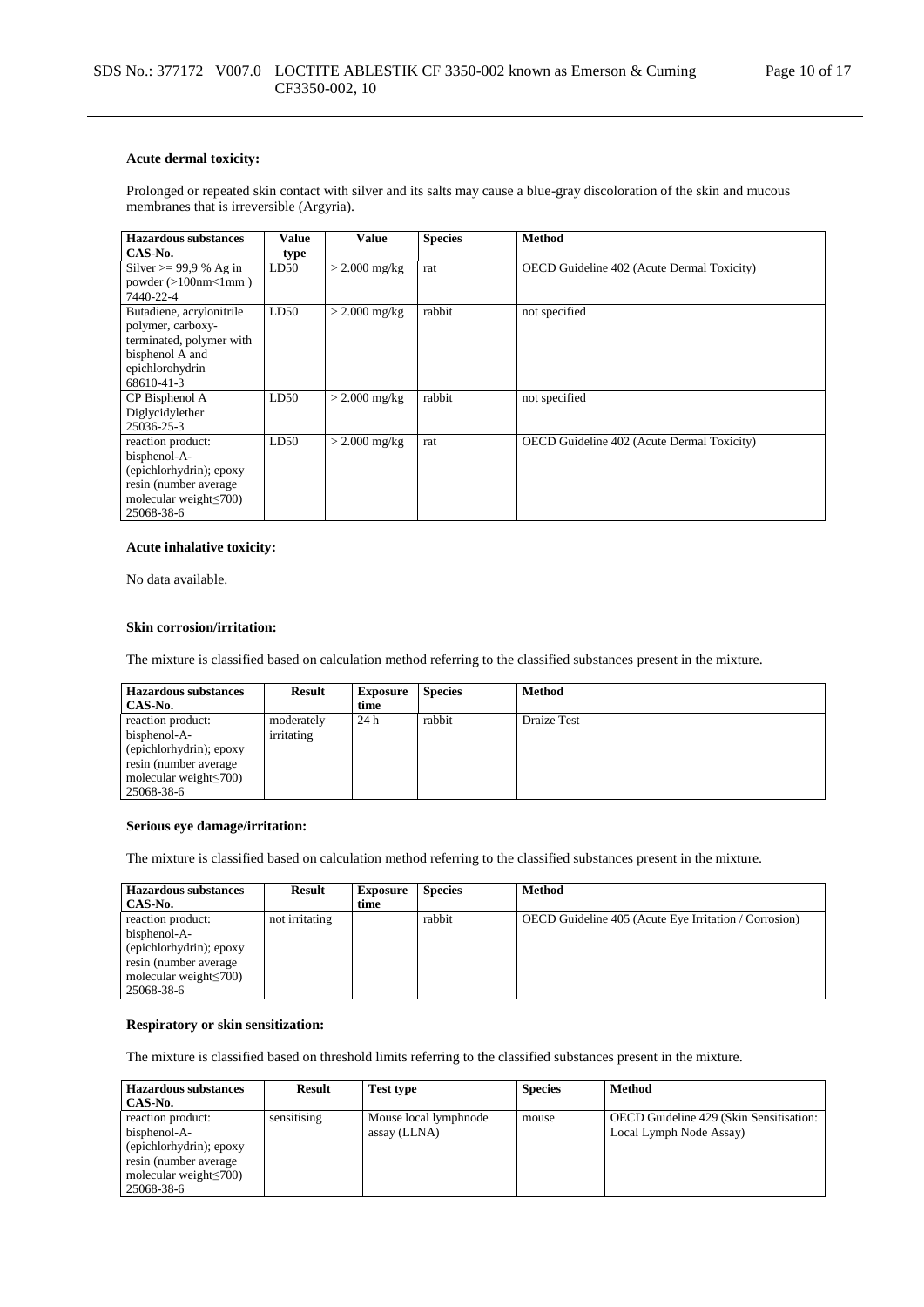## **Germ cell mutagenicity:**

The mixture is classified based on threshold limits referring to the classified substances present in the mixture.

| Hazardous substances<br>CAS-No.<br>Silver $\ge$ 99.9 % Ag in                                                                          | <b>Result</b><br>negative | Type of study /<br>Route of<br>administration<br>in vitro mammalian | <b>Metabolic</b><br>activation /<br><b>Exposure time</b><br>with and without | <b>Species</b> | <b>Method</b><br>OECD Guideline 487 (In vitro                                                   |
|---------------------------------------------------------------------------------------------------------------------------------------|---------------------------|---------------------------------------------------------------------|------------------------------------------------------------------------------|----------------|-------------------------------------------------------------------------------------------------|
| powder $(>100nm<1mm)$<br>7440-22-4                                                                                                    |                           | cell micronucleus<br>test                                           |                                                                              |                | Mammalian Cell<br>Micronucleus Test)                                                            |
| reaction product:<br>bisphenol-A-<br>(epichlorhydrin); epoxy<br>resin (number average<br>molecular weight $\leq 700$ )<br>25068-38-6  | negative                  | bacterial reverse<br>mutation assay (e.g.<br>Ames test)             | with and without                                                             |                | OECD Guideline 472 (Genetic<br>Toxicology: Escherichia coli,<br><b>Reverse Mutation Assay</b> ) |
| reaction product:<br>bisphenol-A-<br>(epichlorhydrin); epoxy<br>resin (number average)<br>molecular weight $\leq 700$ )<br>25068-38-6 | negative                  | oral: gavage                                                        |                                                                              | mouse          | not specified                                                                                   |

#### **Carcinogenicity**

The mixture is classified based on threshold limits referring to the classified substances present in the mixture.

| <b>Hazardous</b> components<br>CAS-No.                                                                                                | <b>Result</b>    | Route of<br>application | <b>Exposure</b><br>time /<br><b>Frequency</b><br>of treatment | <b>Species</b> | <b>Sex</b>  | Method                                                                              |
|---------------------------------------------------------------------------------------------------------------------------------------|------------------|-------------------------|---------------------------------------------------------------|----------------|-------------|-------------------------------------------------------------------------------------|
| reaction product:<br>bisphenol-A-<br>(epichlorhydrin); epoxy<br>resin (number average)<br>molecular weight $\leq 700$ )<br>25068-38-6 | not carcinogenic | dermal                  | 2 <sub>v</sub><br>daily                                       | mouse          | male        | OECD Guideline 453<br>(Combined Chronic<br>Toxicity/<br>Carcinogenicity<br>Studies) |
| reaction product:<br>bisphenol-A-<br>(epichlorhydrin); epoxy<br>resin (number average)<br>molecular weight $\leq$ 700)<br>25068-38-6  | not carcinogenic | oral: gavage            | 2y<br>daily                                                   | rat            | male/female | OECD Guideline 453<br>(Combined Chronic<br>Toxicity/<br>Carcinogenicity<br>Studies) |

#### **Reproductive toxicity:**

The mixture is classified based on threshold limits referring to the classified substances present in the mixture.

| <b>Hazardous substances</b><br>CAS-No.                                                                                               | <b>Result / Value</b>                                                          | <b>Test type</b>           | Route of<br>application | <b>Species</b> | Method                                                                                |
|--------------------------------------------------------------------------------------------------------------------------------------|--------------------------------------------------------------------------------|----------------------------|-------------------------|----------------|---------------------------------------------------------------------------------------|
| reaction product:<br>bisphenol-A-<br>(epichlorhydrin); epoxy<br>resin (number average<br>molecular weight $\leq 700$ )<br>25068-38-6 | NOAEL $P \ge 50$ mg/kg<br>NOAEL $F1 \ge 750$ mg/kg<br>NOAEL $F2 \ge 750$ mg/kg | Two<br>generation<br>study | oral: gavage            | rat            | OECD Guideline 416 (Two-<br><b>Generation Reproduction</b><br><b>Toxicity Study</b> ) |

### **STOT-single exposure:**

No data available.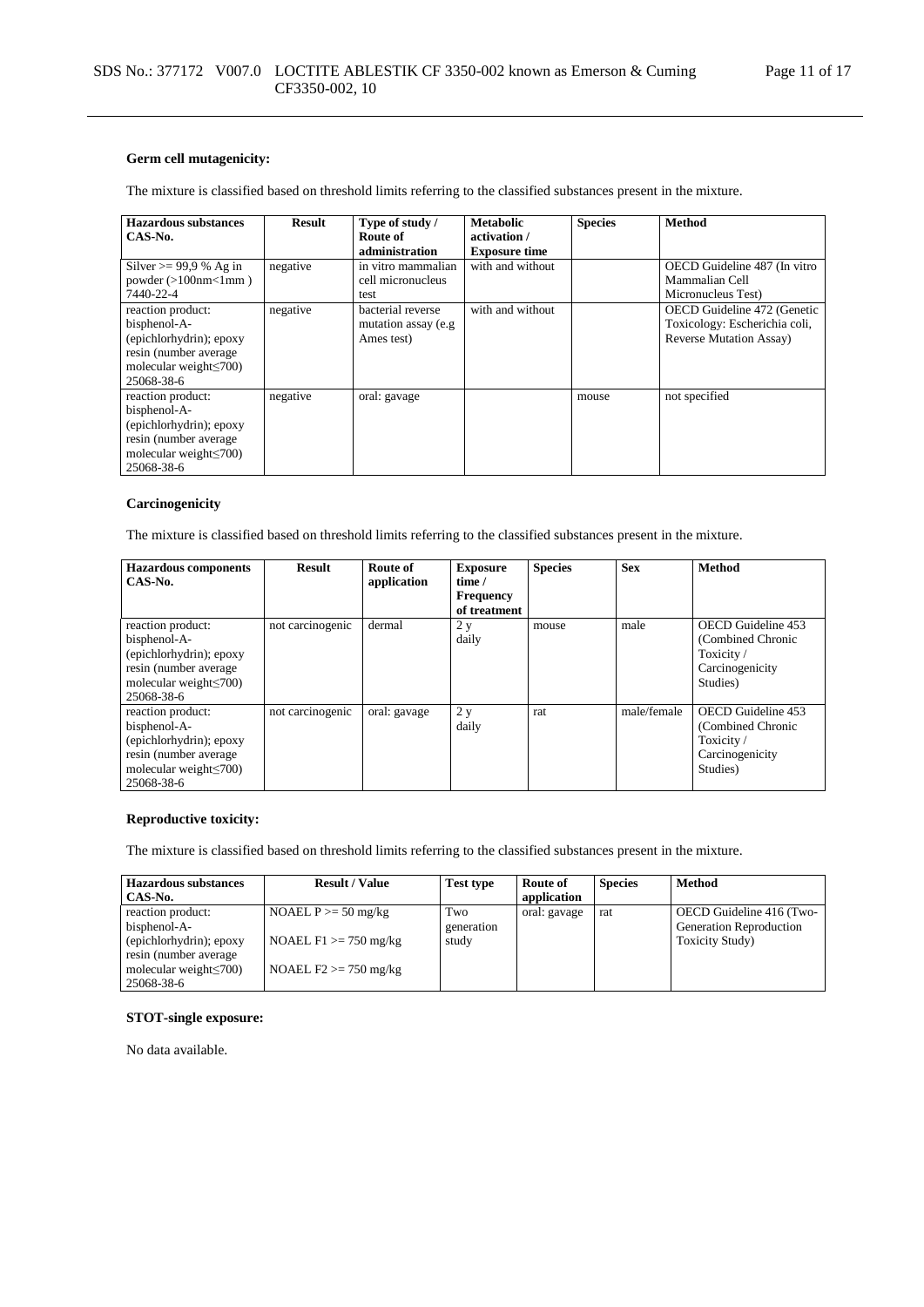# **STOT-repeated exposure::**

The mixture is classified based on threshold limits referring to the classified substances present in the mixture.

| <b>Hazardous substances</b><br>CAS-No.                                                                                                | <b>Result / Value</b>    | Route of<br>application | <b>Exposure time</b> /<br><b>Frequency of</b> | <b>Species</b> | <b>Method</b>                                                             |
|---------------------------------------------------------------------------------------------------------------------------------------|--------------------------|-------------------------|-----------------------------------------------|----------------|---------------------------------------------------------------------------|
|                                                                                                                                       |                          |                         | treatment                                     |                |                                                                           |
| reaction product:<br>bisphenol-A-<br>(epichlorhydrin); epoxy<br>resin (number average)<br>molecular weight $\leq 700$ )<br>25068-38-6 | NOAEL $50 \text{ mg/kg}$ | oral: gavage            | 14 w<br>daily                                 | rat            | OECD Guideline 408<br>(Repeated Dose 90-Day)<br>Oral Toxicity in Rodents) |

## **Aspiration hazard:**

No data available.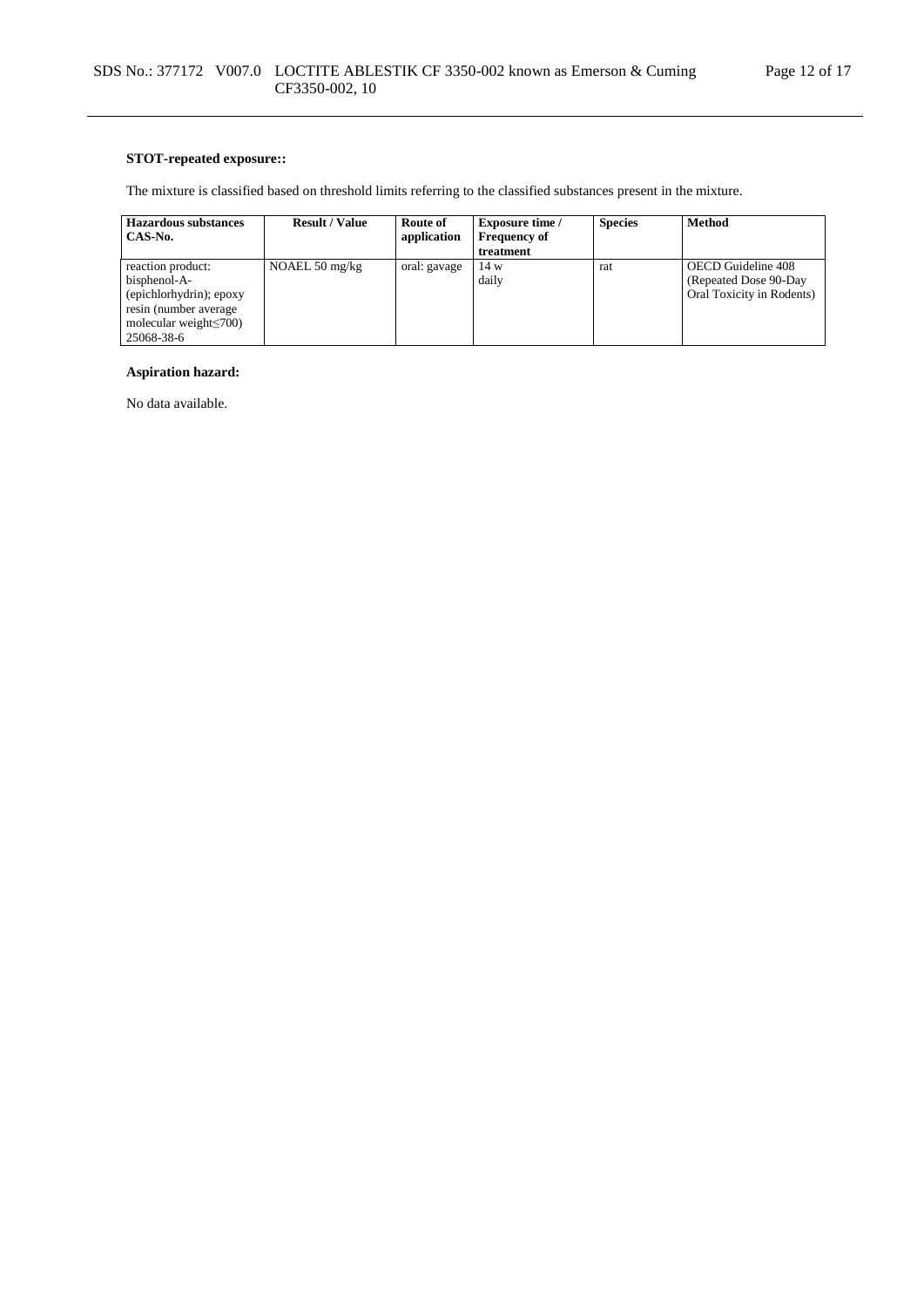# **SECTION 12: Ecological information**

## **General ecological information:**

Do not empty into drains / surface water / ground water.

#### **12.1. Toxicity**

#### **Toxicity (Fish):**

The mixture is classified based on calculation method referring to the classified substances present in the mixture.

| Hazardous substances           | Value | Value                 | <b>Exposure time Species</b> |                     | <b>Method</b>                   |
|--------------------------------|-------|-----------------------|------------------------------|---------------------|---------------------------------|
| CAS-No.                        | type  |                       |                              |                     |                                 |
| Silver $\ge$ 99.9 % Ag in      | LC50  | $0,0012 \text{ mg}/1$ | 96 h                         | Pimephales promelas | other guideline:                |
| powder $(>100$ nm $<1$ mm)     |       |                       |                              |                     |                                 |
| 7440-22-4                      |       |                       |                              |                     |                                 |
| Silver $\ge$ 99.9 % Ag in      | EC10  | $0,00019$ mg/l        | 217d                         | Salmo trutta        | OECD Guideline 210 (fish        |
| powder $(>100$ nm $<1$ mm)     |       |                       |                              |                     | early lite stage toxicity test) |
| 7440-22-4                      |       |                       |                              |                     |                                 |
| CP Bisphenol A                 | LC50  | $3.1 \text{ mg}/1$    | 96 h                         | Pimephales promelas | not specified                   |
| Diglycidylether                |       |                       |                              |                     |                                 |
| 25036-25-3                     |       |                       |                              |                     |                                 |
| reaction product: bisphenol-A- | LC50  | $1.75 \text{ mg}/1$   | 96 h                         | Oncorhynchus mykiss | OECD Guideline 203 (Fish,       |
| (epichlorhydrin); epoxy resin  |       |                       |                              |                     | <b>Acute Toxicity Test)</b>     |
| (number average molecular      |       |                       |                              |                     |                                 |
| weight $\leq$ 700)             |       |                       |                              |                     |                                 |
| 25068-38-6                     |       |                       |                              |                     |                                 |

## **Toxicity (Daphnia):**

The mixture is classified based on calculation method referring to the classified substances present in the mixture.

| <b>Hazardous substances</b>    | Value | Value                  | <b>Exposure time Species</b> |               | <b>Method</b>             |
|--------------------------------|-------|------------------------|------------------------------|---------------|---------------------------|
| CAS-No.                        | type  |                        |                              |               |                           |
| Silver $\ge$ 99.9 % Ag in      | EC50  | $0,00022 \text{ mg/l}$ | 48 h                         | Daphnia magna | other guideline:          |
| powder $(>100nm<1mm)$          |       |                        |                              |               |                           |
| 7440-22-4                      |       |                        |                              |               |                           |
| CP Bisphenol A                 | EC50  | $1,8 \text{ mg}/1$     | 48h                          | Daphnia magna | <b>OECD</b> Guideline 202 |
| Diglycidylether                |       |                        |                              |               | (Daphnia sp. Acute)       |
| 25036-25-3                     |       |                        |                              |               | Immobilisation Test)      |
| reaction product: bisphenol-A- | EC50  | $1.7 \text{ mg}/1$     | 48 h                         | Daphnia magna | <b>OECD</b> Guideline 202 |
| (epichlorhydrin); epoxy resin  |       |                        |                              |               | (Daphnia sp. Acute        |
| (number average molecular)     |       |                        |                              |               | Immobilisation Test)      |
| weight $\leq$ 700)             |       |                        |                              |               |                           |
| 25068-38-6                     |       |                        |                              |               |                           |

#### **Chronic toxicity to aquatic invertebrates**

The mixture is classified based on calculation method referring to the classified substances present in the mixture.

| <b>Hazardous substances</b>         | <b>Value</b> | Value                  | <b>Exposure time Species</b> |               | <b>Method</b>             |
|-------------------------------------|--------------|------------------------|------------------------------|---------------|---------------------------|
| CAS-No.                             | type         |                        |                              |               |                           |
| Silver $\ge$ 99.9 % Ag in           | <b>NOEC</b>  | $0,00032 \text{ mg/l}$ | 21 d                         | Daphnia magna | EPA OPPTS 850.1300        |
| powder $(>100nm<1mm)$               |              |                        |                              |               | (Daphnid Chronic Toxicity |
| 7440-22-4                           |              |                        |                              |               | Test)                     |
| reaction product: bisphenol-A- NOEC |              | $0.3 \text{ mg}/1$     | 21 d                         | Daphnia magna | OECD 211 (Daphnia)        |
| (epichlorhydrin); epoxy resin       |              |                        |                              |               | magna, Reproduction Test) |
| (number average molecular)          |              |                        |                              |               |                           |
| weight $\leq 700$ )                 |              |                        |                              |               |                           |
| 25068-38-6                          |              |                        |                              |               |                           |

**Toxicity (Algae):**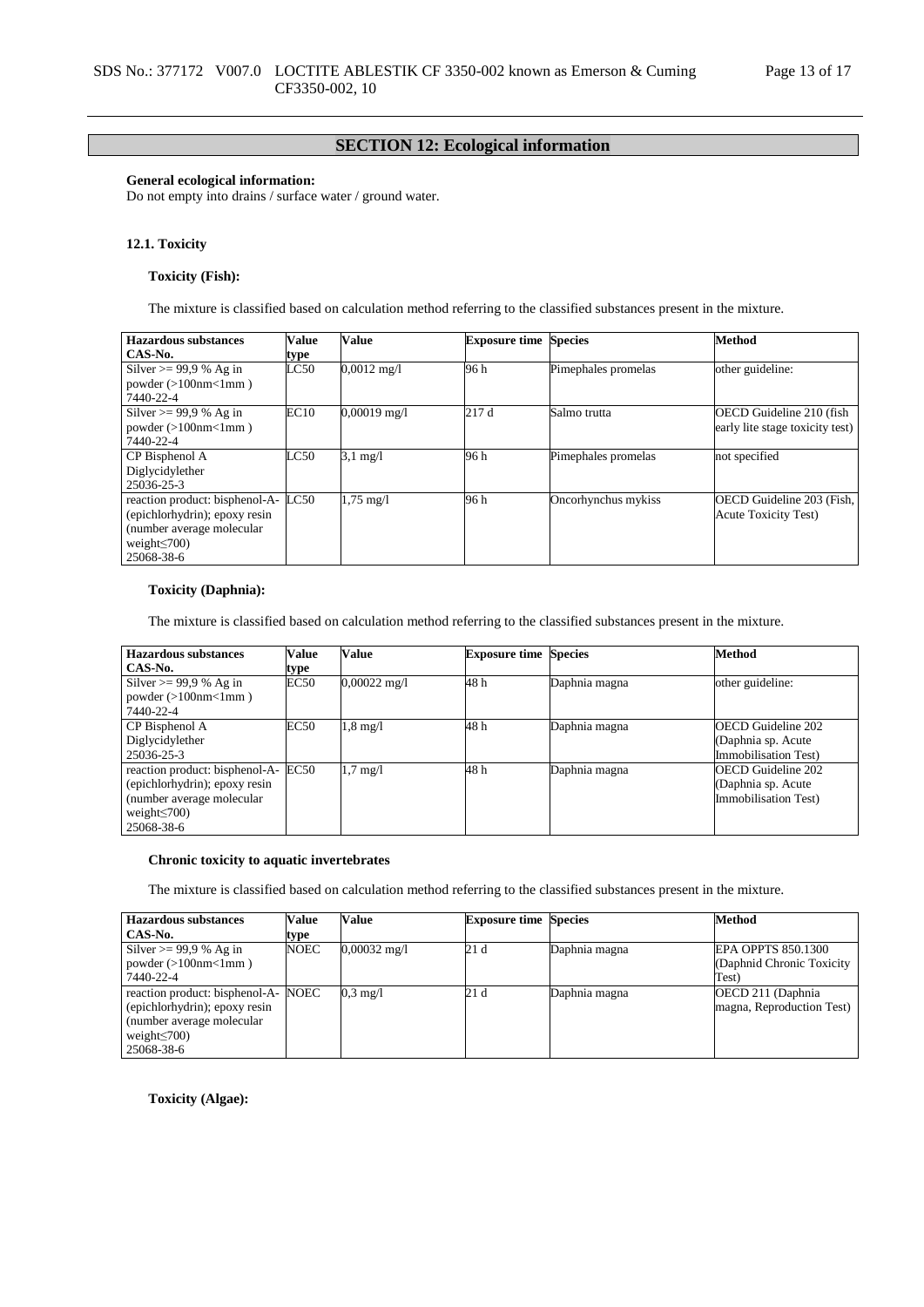The mixture is classified based on calculation method referring to the classified substances present in the mixture.

| Hazardous substances           | Value       | Value              | <b>Exposure time Species</b> |                           | <b>Method</b>             |
|--------------------------------|-------------|--------------------|------------------------------|---------------------------|---------------------------|
| CAS-No.                        | type        |                    |                              |                           |                           |
| Silver $\ge$ 99.9 % Ag in      | EC10        | $0,00016$ mg/l     | 15d                          | other:                    | other guideline:          |
| powder $(>100nm<1mm)$          |             |                    |                              |                           |                           |
| 7440-22-4                      |             |                    |                              |                           |                           |
| CP Bisphenol A                 | ErC50       | $11 \text{ mg}/1$  | 72 h                         | Scenedesmus capricornutum | not specified             |
| Diglycidylether                |             |                    |                              |                           |                           |
| 25036-25-3                     |             |                    |                              |                           |                           |
| reaction product: bisphenol-A- | EC50        | $> 11$ mg/l        | 72 h                         | Scenedesmus capricornutum | OECD Guideline 201 (Alga, |
| (epichlorhydrin); epoxy resin  |             |                    |                              |                           | Growth Inhibition Test)   |
| (number average molecular      |             |                    |                              |                           |                           |
| weight $\leq$ 700)             |             |                    |                              |                           |                           |
| 25068-38-6                     |             |                    |                              |                           |                           |
| reaction product: bisphenol-A- | <b>NOEC</b> | $4.2 \text{ mg}/1$ | 72 h                         | Scenedesmus capricornutum | OECD Guideline 201 (Alga, |
| (epichlorhydrin); epoxy resin  |             |                    |                              |                           | Growth Inhibition Test)   |
| (number average molecular      |             |                    |                              |                           |                           |
| weight $\leq$ 700)             |             |                    |                              |                           |                           |
| 25068-38-6                     |             |                    |                              |                           |                           |

## **Toxicity to microorganisms**

The mixture is classified based on calculation method referring to the classified substances present in the mixture.

| <b>Hazardous substances</b>         | Value        | <b>Value</b> | <b>Exposure time Species</b> |                              | <b>Method</b>                       |
|-------------------------------------|--------------|--------------|------------------------------|------------------------------|-------------------------------------|
| CAS-No.                             | type         |              |                              |                              |                                     |
| CP Bisphenol A                      | <b>EC 50</b> | $> 100$ mg/l |                              |                              | <b>OECD</b> Guideline 209           |
| Diglycidylether                     |              |              |                              |                              | (Activated Sludge,                  |
| 25036-25-3                          |              |              |                              |                              | <b>Respiration Inhibition Test)</b> |
| reaction product: bisphenol-A- IC50 |              | $> 100$ mg/l | 3 h                          | activated sludge, industrial | other guideline:                    |
| (epichlorhydrin); epoxy resin       |              |              |                              |                              |                                     |
| (number average molecular)          |              |              |                              |                              |                                     |
| weight $\leq 700$ )                 |              |              |                              |                              |                                     |
| 25068-38-6                          |              |              |                              |                              |                                     |

## **12.2. Persistence and degradability**

The product is not biodegradable.

| <b>Hazardous</b> substances    | <b>Result</b>              | <b>Test type</b> | <b>Degradability</b> | <b>Exposure</b> | <b>Method</b>                |
|--------------------------------|----------------------------|------------------|----------------------|-----------------|------------------------------|
| CAS-No.                        |                            |                  |                      | time            |                              |
| CP Bisphenol A                 | not readily biodegradable. | not specified    | 12 %                 | 28 day          | not specified                |
| Diglycidylether                |                            |                  |                      |                 |                              |
| 25036-25-3                     |                            |                  |                      |                 |                              |
| reaction product: bisphenol-A- | not readily biodegradable. | aerobic          | 5 %                  | 28 d            | OECD Guideline 301 F (Ready  |
| (epichlorhydrin); epoxy resin  |                            |                  |                      |                 | Biodegradability: Manometric |
| (number average molecular)     |                            |                  |                      |                 | <b>Respirometry Test)</b>    |
| weight $\leq$ 700)             |                            |                  |                      |                 |                              |
| 25068-38-6                     |                            |                  |                      |                 |                              |

### **12.3. Bioaccumulative potential**

| Hazardous substances<br>CAS-No.                                       | Bioconcentratio<br>n factor (BCF) | <b>Exposure time</b> Temperature |                | <b>Species</b>  | <b>Method</b>    |
|-----------------------------------------------------------------------|-----------------------------------|----------------------------------|----------------|-----------------|------------------|
| Silver $\geq$ 99.9 % Ag in<br>powder $(>100$ nm $<1$ mm)<br>7440-22-4 | 70                                | 42 d                             | $20^{\circ}$ C | Cyprinus carpio | other guideline: |

# **12.4. Mobility in soil**

Cured adhesives are immobile.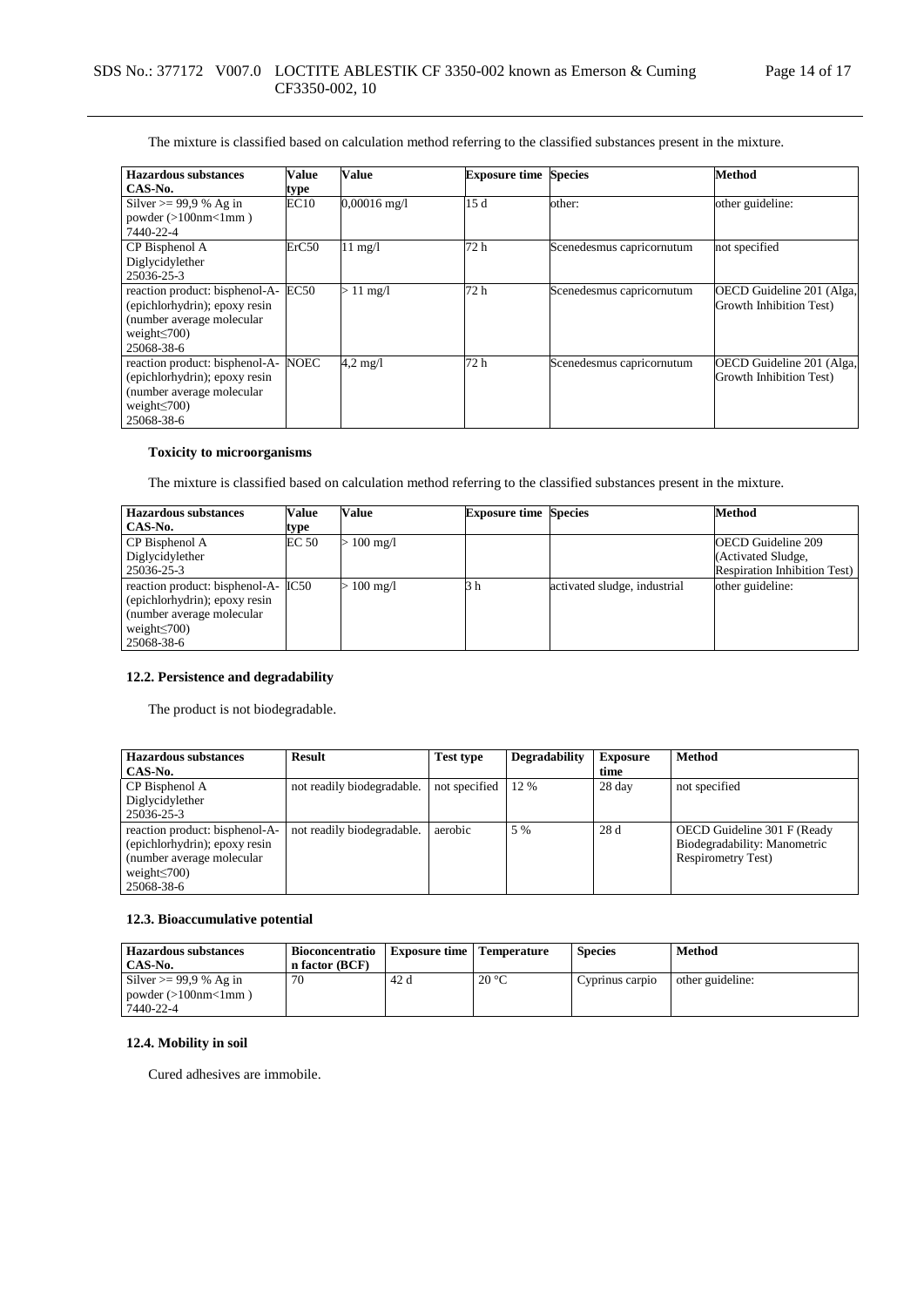## SDS No.: 377172 V007.0 LOCTITE ABLESTIK CF 3350-002 known as Emerson & Cuming CF3350-002, 10

| <b>Hazardous substances</b>    | LogPow  | <b>Temperature</b> | <b>Method</b>                         |
|--------------------------------|---------|--------------------|---------------------------------------|
| CAS-No.                        |         |                    |                                       |
| CP Bisphenol A                 | $3 - 5$ |                    | not specified                         |
| Diglycidylether                |         |                    |                                       |
| 25036-25-3                     |         |                    |                                       |
| reaction product: bisphenol-A- | 3,242   | $25^{\circ}$ C     | EU Method A.8 (Partition Coefficient) |
| (epichlorhydrin); epoxy resin  |         |                    |                                       |
| (number average molecular)     |         |                    |                                       |
| weight $\leq$ 700)             |         |                    |                                       |
| 25068-38-6                     |         |                    |                                       |

#### **12.5. Results of PBT and vPvB assessment**

| <b>Hazardous substances</b>                          | PBT/vPvB                                                                             |
|------------------------------------------------------|--------------------------------------------------------------------------------------|
| CAS-No.                                              |                                                                                      |
| Silver $> = 99.9$ % Ag in powder ( $>100$ nm $<1$ mm | Not fulfilling Persistent, Bioaccumulative and Toxic (PBT), very Persistent and very |
|                                                      | Bioaccumulative (vPvB) criteria.                                                     |
| 7440-22-4                                            |                                                                                      |
| reaction product: bisphenol-A-(epichlorhydrin);      | Not fulfilling Persistent, Bioaccumulative and Toxic (PBT), very Persistent and very |
| epoxy resin (number average molecular                | Bioaccumulative (vPvB) criteria.                                                     |
| weight $\leq$ 700)                                   |                                                                                      |
| 25068-38-6                                           |                                                                                      |

### **12.6. Other adverse effects**

No data available.

# **SECTION 13: Disposal considerations**

#### **13.1. Waste treatment methods**

Product disposal:

Dispose of in accordance with local and national regulations.

Collection and delivery to recycling enterprise or other registered elimination institution.

#### Disposal of uncleaned packages:

After use, tubes, cartons and bottles containing residual product should be disposed of as chemically contaminated waste in an authorised legal land fill site or incinerated.

Waste code

08 04 09 waste adhesives and sealants containing organic solvents and other dangerous substances The valid EWC waste code numbers are source-related. The manufacturer is therefore unable to specify EWC waste codes for the articles or products used in the various sectors. The EWC codes listed are intended as a recommendation for users. We will be happy to advise you.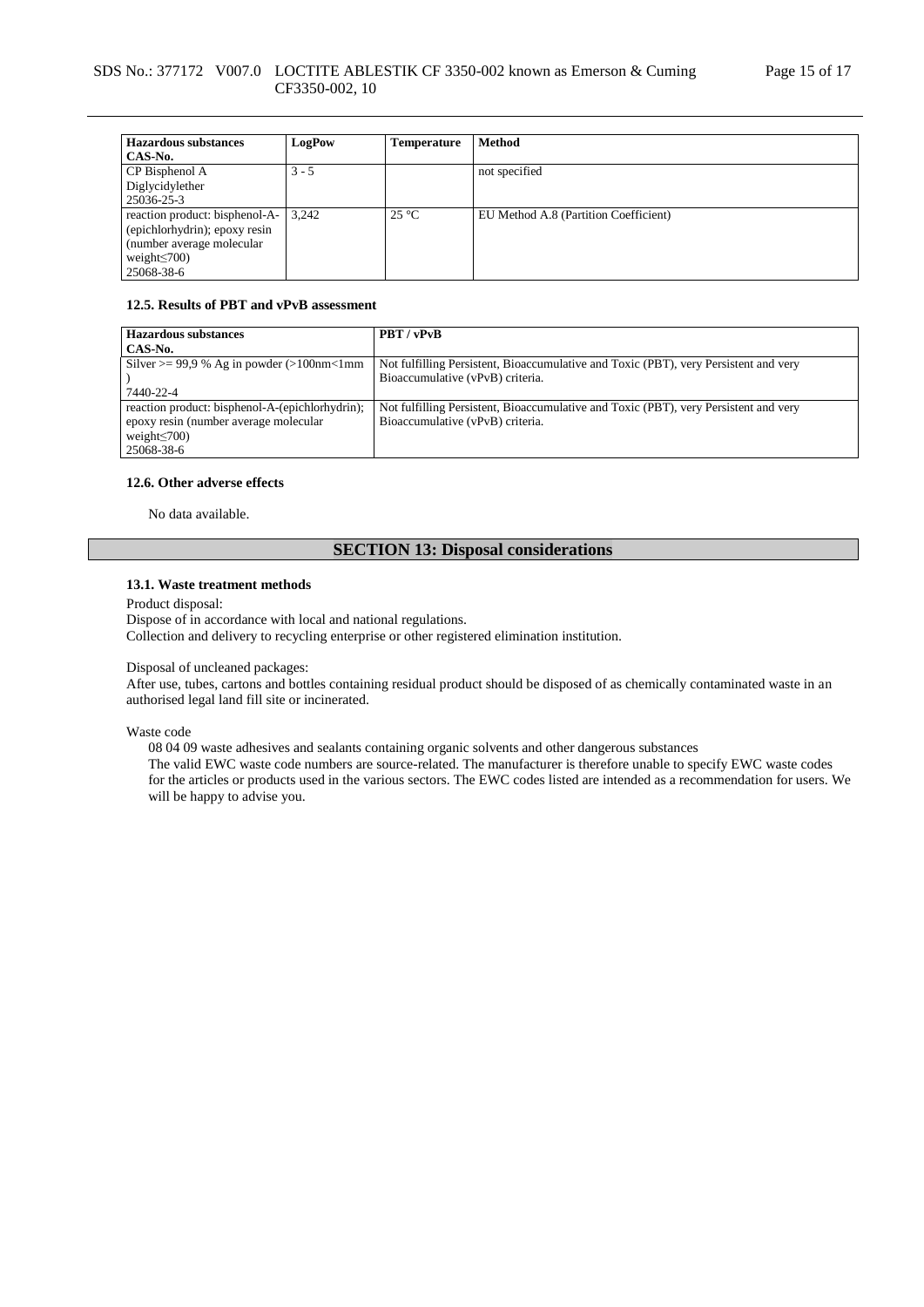# **SECTION 14: Transport information**

| ADR         | 3077 |
|-------------|------|
| RID         | 3077 |
| ADN         | 3077 |
| <b>IMDG</b> | 3077 |
| <b>JATA</b> | 3077 |

## **14.2. UN proper shipping name**

| ADR   | ENVIRONMENTALLY HAZARDOUS SUBSTANCE, SOLID, N.O.S. (Silver) |
|-------|-------------------------------------------------------------|
| RID.  | ENVIRONMENTALLY HAZARDOUS SUBSTANCE, SOLID, N.O.S. (Silver) |
| ADN   | ENVIRONMENTALLY HAZARDOUS SUBSTANCE, SOLID, N.O.S. (Silver) |
| IMDG. | ENVIRONMENTALLY HAZARDOUS SUBSTANCE, SOLID, N.O.S. (Silver) |
| IATA  | Environmentally hazardous substance, solid, n.o.s. (Silver) |

## **14.3. Transport hazard class(es)**

| 9 |
|---|
| q |
| 9 |
| 9 |
| q |
|   |

## **14.4. Packing group**

| ADR         | Ш |
|-------------|---|
| RID         | Ш |
| <b>ADN</b>  | Ш |
| <b>IMDG</b> | Ш |
| <b>IATA</b> | Ш |

# **14.5. Environmental hazards**

| <b>ADR</b>  | not applicable   |
|-------------|------------------|
| <b>RID</b>  | not applicable   |
| <b>ADN</b>  | not applicable   |
| <b>IMDG</b> | Marine pollutant |
| <b>IATA</b> | not applicable   |

## **14.6. Special precautions for user**

| <b>ADR</b>  | not applicable |
|-------------|----------------|
|             | Tunnelcode:    |
| <b>RID</b>  | not applicable |
| <b>ADN</b>  | not applicable |
| <b>IMDG</b> | not applicable |
| <b>JATA</b> | not applicable |

The transport classifications in this section apply generally to packed and bulk goods alike. For containers with a net volume of no more than 5 L for liquid substances or a net mass of no more than 5 kg for solid substances per individual or inner package, the exemptions SP 375 (ADR), 197 (IATA), 969 (IMDG) may be applied, which can result in a deviation from the transport classification for packed goods.

# **14.7. Transport in bulk according to Annex II of Marpol and the IBC Code**

not applicable